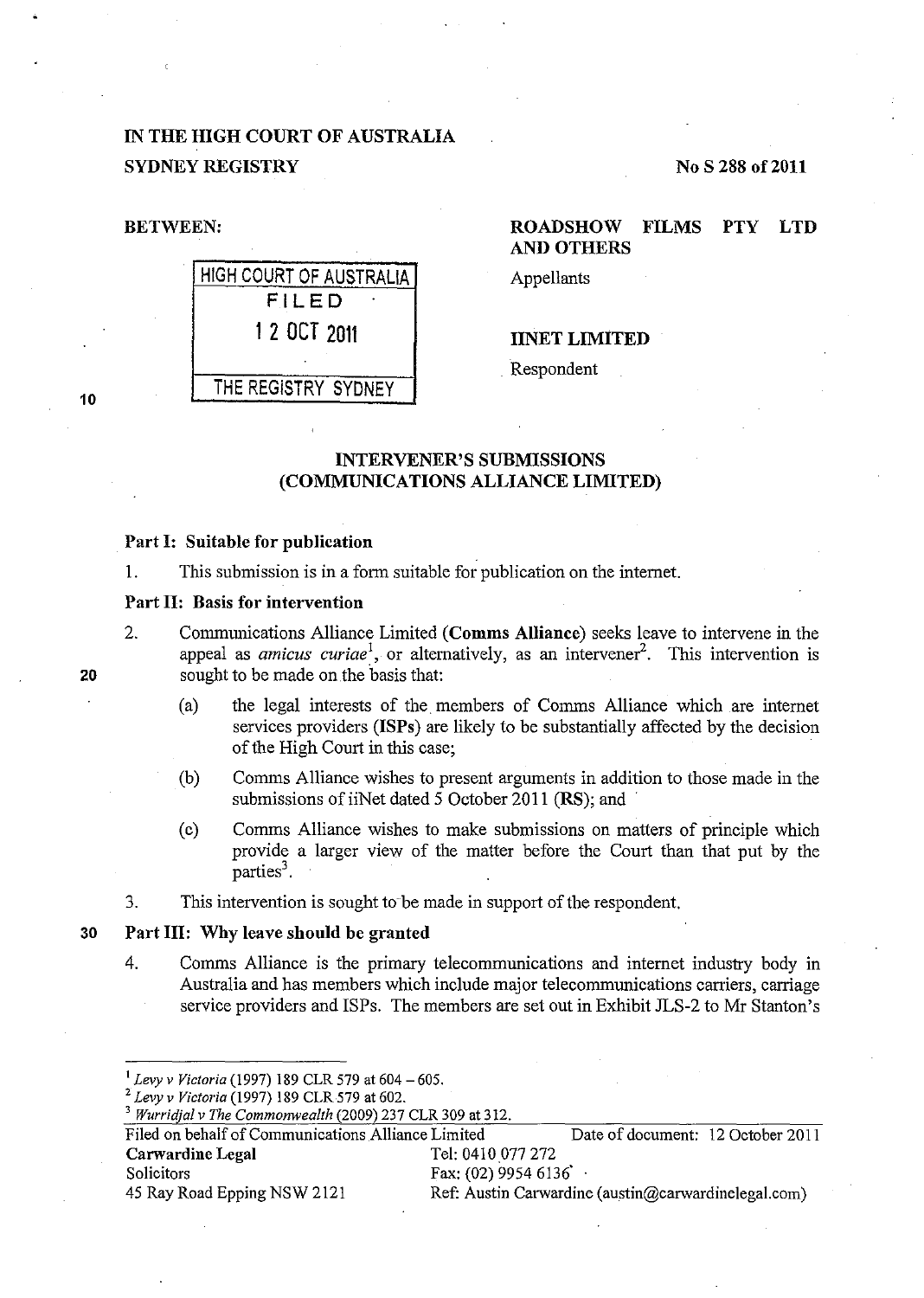affidavit of 11 October 2011, and those members which are ISPs are indicated by an asterix in that exhibit.

- 5. Leave should be granted to Comms Alliance for essentially four reasons.
- 6. **First,** because the decision of the High Court will have profound implications for the legal liability of ISPs in relation to infringement of copyright by their customers, quite apart from the liability of iiNet on the facts of this case. Comms Alliance submits that it is uniquely placed to speak for ISPs, each of whom now face the prospect, if the Full Court's decision is successfully appealed, of being required to implement significant changes to their business against the threat of being found liable for authorising the copyright infringements of their users. There would be a very significant negative impact on the interests and business of ISPs if the appellants succeed in the contention in paragraph 60 of their submissions **(AS),** namely that ISPs are liable for authorising infringement of copyright by their users unless they implement and operate at their own cost a system for dealing with allegations of copyright infringement by their customers, including matching IP addresses, sending notices of infringement, maintaining records and applying sanctions such as suspension and termination of customers' internet service.
	- It is notable that paragraph 7 of ARIA's submissions dated 16 September 2011 **(ARIAS)** indicates that ARIA seeks to intervene in support of the appellant on the basis that ARIA's legal interests are affected. The effect on the liability of ISPs is the reverse of the effect on ARIA, because if the appeal is allowed ISPs will become liable to persons such as the appellants, ARIA and APRA in circumstances where ISPs are not presently liable.
- 8. **Secondly,** Comms Alliance wishes to present arguments in addition to those made in the submissions of iiNet dated 5 October 2011. Those submissions are set out in part Vbelow.
- 9. **Thirdly,** the submissions which Comms Alliance seeks to make in part V are made at the level of principle, including important issues as to the proper construction of s. 101(1A) and s. 112E of the *Copyright Act* 1968 **(the Act),** and the nature of "reasonable steps" which may be taken by an ISP. Those submissions are made from an independent industry perspective. The submissions are not confined to the particular interest that the respondent has in succeeding on the facts of this case, but take into broader interests, including the reasonable steps available to businesses (including Comms Alliance members) in a similar position to the respondent, to prevent or avoid the doing of infringing acts. The submissions also canvass international approaches to the "reasonable steps" question.
- 10. **Fourthly,** Comms Alliance's intervention will not lengthen or interfere with the appeal. If the Court were minded to hear any oral argument on any matters arising out of the submissions in Part V below, such argument would be extremely brief and as directed by the Court.

#### **Part IV: Relevant provisions**

11. Comms Alliance accepts that the annexures to AS and **RS** accurately set out the relevant statutory provisions in force at the relevant time.

7.

**10** 

**30**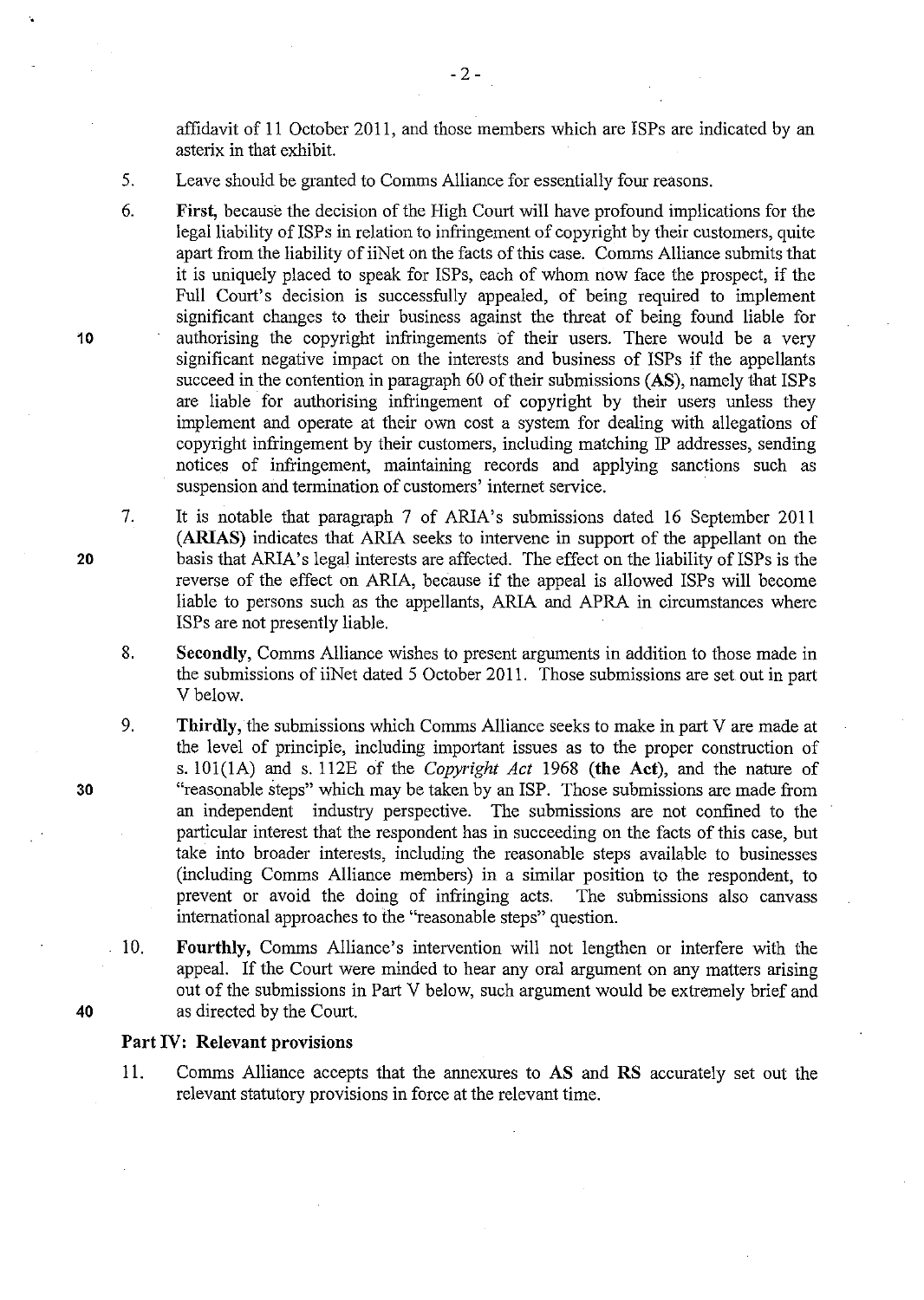#### **Part V: Submissions**

#### V(i) **General comments on doctrine of authorisation**

12. The factual circumstances of the case of *University of New South Wales v Moorhouse4*  represent the outer boundaries of the concept of authorisation, which has its origins in English law. A finding of liability on the facts of the present case would entail an unwarranted expansion of that doctrine. *Moorhouse* is, on one view, already an international outlier, and the appellants' attempt to expand it still further has serious implications for ISPs.

13. In Canada and the United Kingdom, authorisation has been interpreted more narrowly than in *Moorhouse. InAmstrad Consumer Electronics pic v The British Phonographic Industry Ltd*<sup>5</sup>, a case involving a dual audio cassette player, Lawton LJ said<sup>6</sup> that the concept of granting or purporting to grant to a third person the right to do the act complained of came much nearer to the meaning of the word "authorize" than the synonyms approved in *Moorhouse,* an approach which was accepted by the House of Lords in *CBS Songs Ltd v Amstrad Consumer Electronics plc<sup>7</sup>.* The present common law position in the United Kingdom remains unchanged from that stated in *Amstrad.* 

14. In *CCH Canadian Ltd v Law Society of Upper Canada* [2004] 1 SCR 339, a unanimous Supreme Court of Canada explicitly rejected the approach taken in *Moorhouse* on the basis that it "shifts the balance in copyright too far in favour of the owner's rights and unnecessarily interferes with the proper use of copyrighted works for the good of society as a whole" (at [41]). That rejection may well have depended upon a view that "countenance" in *Moorhouse* had a wide meaning.

15. In *CCH Canadian*, McLachlin CJ, writing for the Court, held (at [38]) that, in Canadian law: (i) 'Authorize' means to "sanction, approve and countenance"; (ii) "countenance" in the context of authorizing copyright infringement must be understood in its strongest dictionary meaning, namely, "give approval to, sanction, permit, favour, encourage"<sup>8</sup>; (iii) authorization is a question of fact that depends on the circumstances of each particular case and can be inferred from acts that are less than positive and direct, including a sufficient degree of indifference, however a person does not authorize infringement by authorizing mere use of equipment that could be used to infringe copyright<sup>9</sup>; (iv) courts should presume that a person who authorizes an activity does so only so far as it is accordance with the law; (v) this presumption may be rebutted if it is shown that a certain relationship or degree or control existed between the alleged authorizer and the persons who committed the copyright infringement.

16. In US law, the relevant doctrine is contributory or vicarious infringement. In *Sony Corp of America v Universal City Studios* 464 US 417 (1984), the Supreme Court held that the sale of Betamax videotape recorders did not constitute contributory infringement as that product was "capable of substantial non infringing uses" (at 442). In *WEA,* Gummow J considered *Sony:* "The result [of *Sony]* is to give the concepts of 'authorization' and 'contributory infringement' an operation in the United States

**20** 

**10** 

**30** 

 $^{4}$  (1975) 133 CLR 1.<br><sup>5</sup> [1986] FSR 159.

<sup>&</sup>lt;sup>6</sup> [1986] FSR 159 at 207.<br><sup>7</sup> *CBS Songs Ltd v Amstrad Consumer Electronics plc* [1988] AC 1013 at 1054 per Lord Templeman.

<sup>8</sup>*The New Shorter Oxford English* (1993), vol. I, at p. 256, was the source used by McLachlin *CJ:* 

 $9$  Note the similarity with s. 112E (see section V(x) below).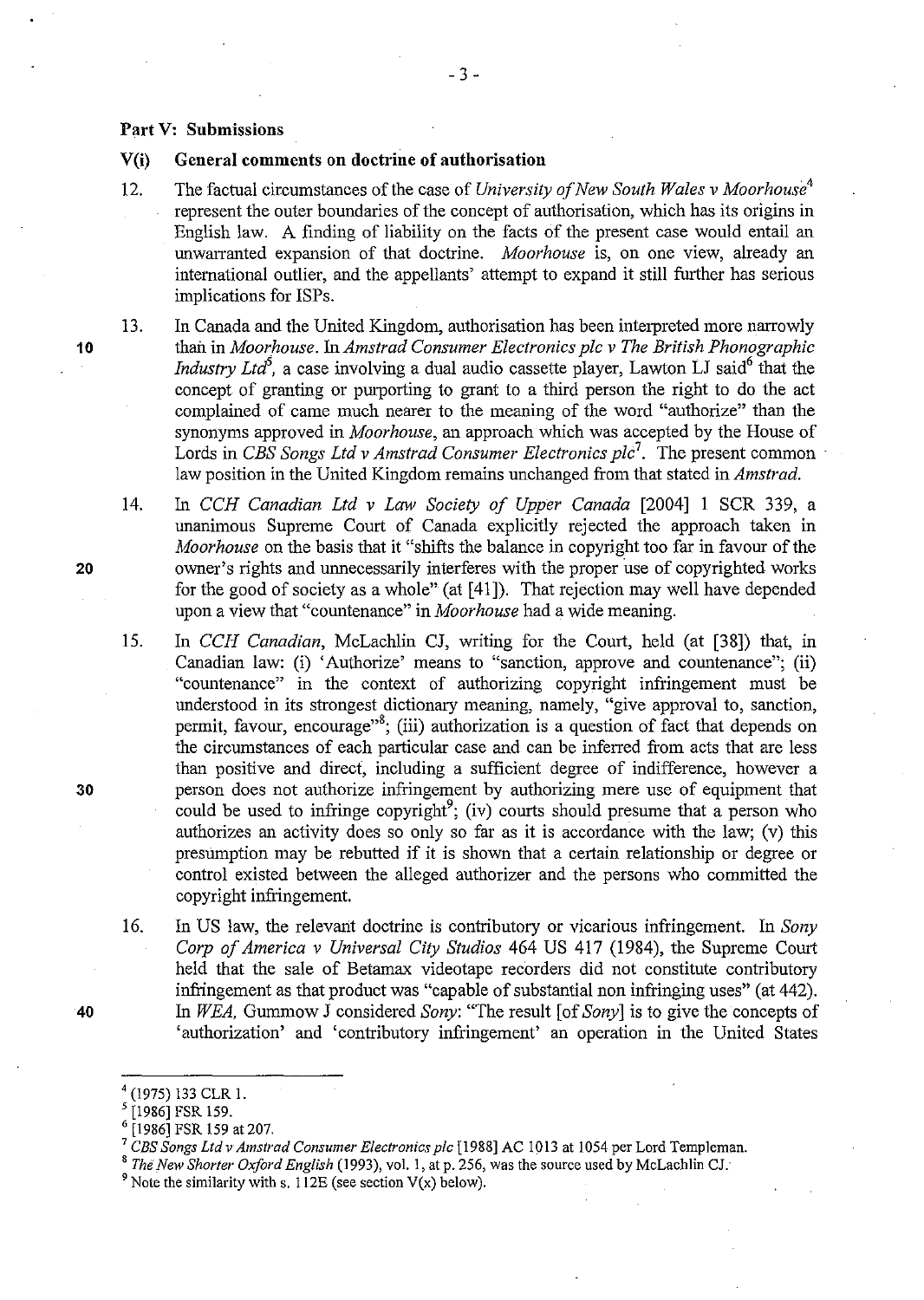apparently no wider than currently given to 'authorisation' in the Australian and English cases" (at 285).

17. In more recent litigation involving peer-to-peer technology, *MGM Studios, Inc v Grokster, Ltd* 545 US 913 (2005), the Court held that a defendant is liable for acts of infringement by third parties if they "distribute a device *with the object of promoting its use to infringe copyright,* as shown by clear expression or other affirmative steps taken to foster infringement" (at 936, emphasis supplied). Footnote 12 of the Court's opinion, delivered by Souter J, states that "in the absence of other evidence of intent; a court would be unable to find contributory infringement merely based on a failure to take affirmative steps to prevent infringement, if the device otherwise was capable of substantial non-infringing uses. Such a holding would tread too close to the *Sony* safe harbor" (at 940).

### **V(ii) Meaning of "authorize": "sanction, approve, countenance"**

- 18. Legal and historical context<sup>10</sup> is relevant to the task of construction of section  $101(1A)$  of the Act.
- 19. The use of the phrase "sanction, approve, countenance" as a definition of the statutory term "authorize" has its origin in the decision of Tomlin J in *Evans v E Hulton and Co Ltd*<sup>11</sup> • The dictionary meaning used in *Evans* 12 appeared in the edition of the *Oxford Dictionary* current as at 1924<sup>13</sup>, as sense 3 of the meaning of the word "authorize", as follows:

"to give formal approval to; sanction, approve, countenance".

- 20. The dictionary definition takes the form of two slightly different meanings, separated by a semi-colon, with each of the words after the semi-colon providing close synonyms for the intended second meaning. Even if the phrase is to be read disjunctively, each of the words "sanction, approve, countenance" affect the range of available meanings of each of the other words in the list. Each near-synonym is epexegetical, added to clarify the meaning of each other word.
- 21. The appellants urge an almost mechanistic application of the phrase "sanction, approve, countenance". But neither the phrase, nor any single word in it (in particular, "countenance"<sup>14</sup>), can be divorced from the context and considered in isolation. The appellants' approach:
	- (a) impermissibly proceeds as though the statute contained the words "sanction, approve or countenance" instead of the word "authorize";
	- (b) fails to take into account the textual context in which the word "authorize" appears (see section V(iii) below);
	- (c) treats as irrelevant the precise factual circumstances which obtained on the two occasions on which the words "sanction, approve, countenance" have been

13 James A. H. Murray (ed.), *A New English Dictionary on Historical Principles; Founded Mainly on the Materials Collected by The Philological Society* (1888), Oxford: Clarendon Press, Vol I (A and B) at 572.

30

**20** 

<sup>&</sup>lt;sup>10</sup> Network Ten Pty Ltd v TCN Channel Nine Pty Ltd (2004) 218 CLR 273 at [10] - [13].<br><sup>11</sup> (1924) 131 LT 534; [1924] WN 130. *Evans* is referred to as one of the two apparent sources of the phrase by Bankes LJ in *Falcon v Famous Film Players* [1926]2 KB 475 at491, the other being *Monckton v Pathe Freres Pathephone Ltd* [1914] 1 KB 395. However, *Monckton* does not contain the phrase, thus isolating its origin to *Evans*.

*Evans.* · 12 *Evans v E Hulton and Co Ltd(1924)* 131 LT 534 at 535; [1924] WN 130 at 131.

<sup>&</sup>lt;sup>14</sup> See AS 63 and 72, relying on "countenance" and "countenancing" respectively.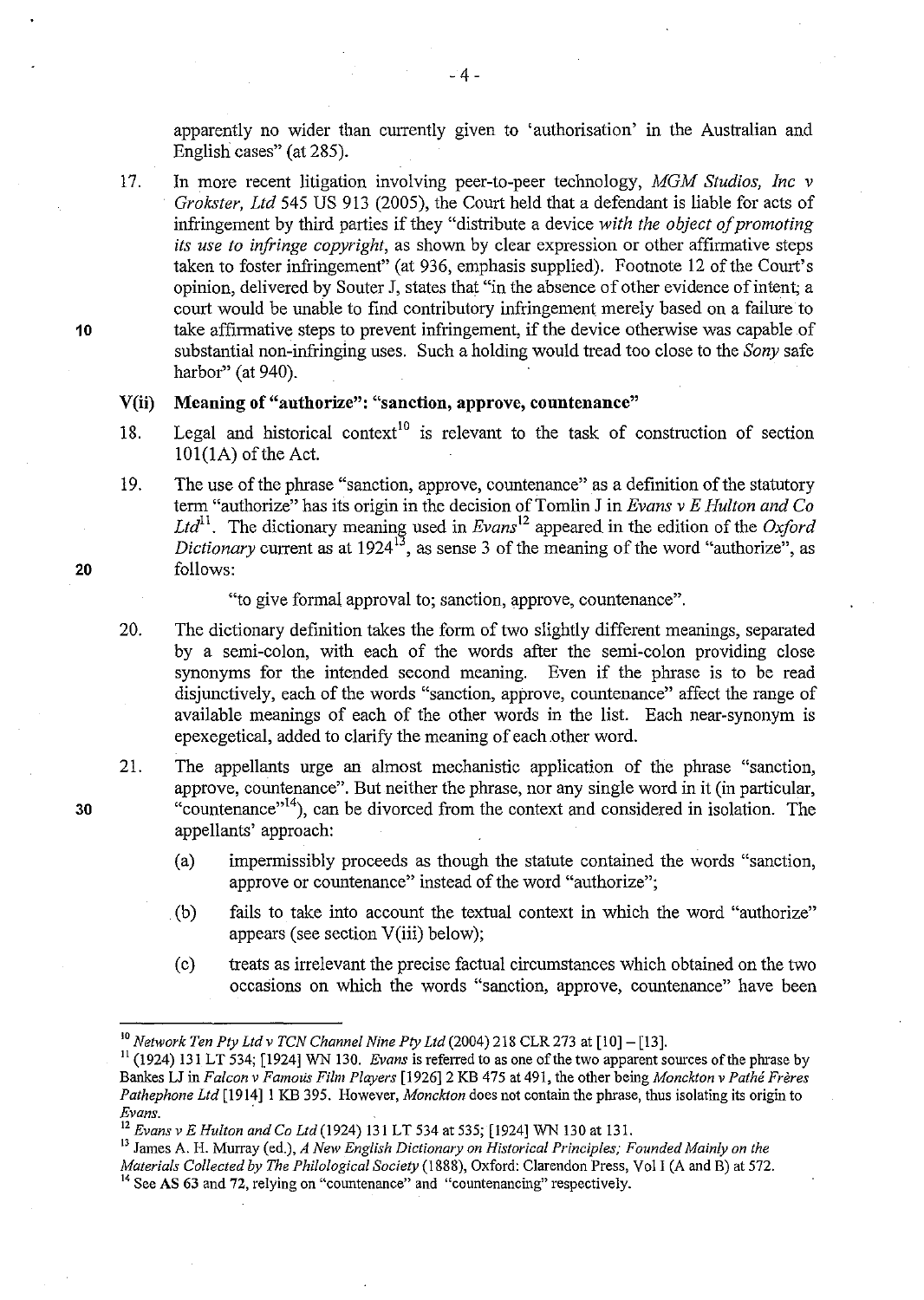held by this Court to be appropriate synonyms for "authorize" (see section V(iv) below); and

(d) ignores the manner in which *Moorhouse* has been applied by the lower Courts, and hence had its meaning elucidated, and in particular, ignores the state of the decided cases at the time of the introduction of the Digital Agenda Bill- those decided cases represented, as at 1999-2000, *"the principles that currently exist in common law"* as referred to in the extract from the Revised Explanatory Memorandum quoted by the appellants at **AS 31** (see section V(v) below).

# **V(iii) Meaning of authorize: textual considerations**

22. Section 101(1A), which refers to the authorised act being *"any act comprised in the copyright",* needs to be read in the light of sections 13 and 86 of the Act. Section 13(1) provides that *"a reference in this Act to an act comprised* in *the copyright* in *a work or other subject matter shall be read as a reference to any act that, under this Act, the owner of the copyright has the exclusive right to do".* Relevantly for present purposes, section 86 states:

> "For the purposes of this Act, unless the contrary intention appears, copyright, in relation to a cinematograph film, is the exclusive right to do all or any of the following acts:

(c) to communicate the film to the public."

23. Thus, in the present case, the relevant *"act comprised in the copyright"* for the purposes of s. 101(1A) is the act of communicating the copyright film to the public. The further references in s. 101(1A) to *"the act concerned'* and *"the act"* are also references to the act of communicating the copyright film to the public. Inserting those definitions into section 101, the section reads:

> "(1) Subject to this Act, a copyright subsisting by virtue of this Part is infringed by a person who, not being the owner of the copyright, and without the licence of the owner of the copyright, does in Australia, or *authorizes the doing in Australia of, [communicating the film to the public}.*

> (lA) In determining, for the purposes of subsection (1), whether or not a person *has authorised the doing* in *Australia of [communicating the film to the public]* without the licence of the owner of the copyright, the matters that must be taken into account include the following:

- (a) the extent (if any) of the person's power to prevent the *[communication of the film to the public];*
- (b) the nature of any relationship existing between the person and the person who *[communicated the film to the public];* and
- (c) whether the person took any other reasonable steps to prevent or avoid the doing of *[communicating the film to the public],* including whether the person complied with any relewmt industry codes of practice."

(definitions inserted, and emphasis supplied).

**20** 

**10** 

**30**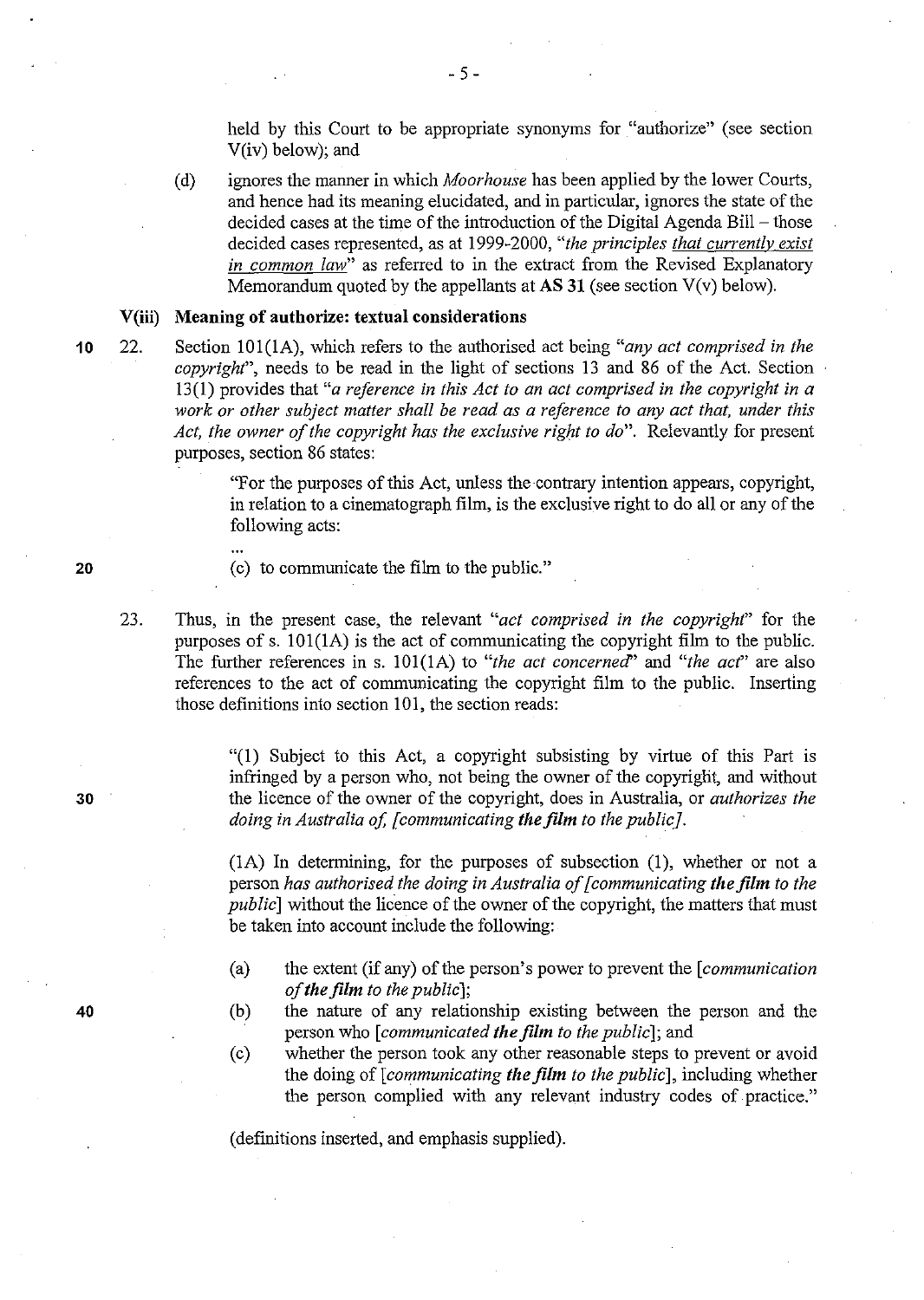A similar exercise may be undertaken in relation to ss. 31 and 36 of the Act, which were considered in *Moorhouse.* 

24. Expanding out the section in this way invites close attention to the statutory connection between the word *"authorizes"* and the copyright material. That statutory connection between the verb *"authorizes"* and the copyright material infringed, being the subject matter of the act being authorised, means that the relationship of the primary infringer and the alleged authoriser in relation to the copyright material (here "the film", in *Moorhouse,* the book) is highly relevant in determining any question of authorisation.

#### **10 V(iv) Meaning of authorize: context of** *Adelaide Corporation* **and** *Moorhouse*

- 25. *Moorhouse* took "sanction, approve, countenance" from *Adelaide Corporation v Australasian Performing Right Association Ltd*<sup>15</sup>, which itself<sup>16</sup> took the expression from *Falcon v Famous Players Film Co* 11• Although *Evans v E. Hulton and* Co18 is not referred to in *Adelaide Corporation,* it is clear that *Falcon* took the expression from *Evans*<sup>19</sup>. The shades of meaning which may be given to "sanction, approve, countenance" must be read so as to be consistent with the factual circumstances in which that phrase was adopted.
- 26. Significantly, both *Evans* and *Falcon* involved facts far more proximate to the infringing act than the present case, and which went far beyond "countenance". In *Evans*, Tomlin J said<sup>20</sup>: "Where a man sold the rights in relation to a manuscript to another with a view to its production, and it was in fact produced, both the English language and commonsense required ... to hold that this man had 'authorised' the printing and publication". In *Falcon*<sup>21</sup>, the defendants made a film of a play in America, imported it into England, and purported to let the right to exhibit it to the proprietor of a picture theatre, in circumstances where it was held that the defendants had no rights to the play, and the exhibition of the film infringed the plaintiff's copyright in the play. The defendants were held to have authorized the infringement by the picture theatre.
	- 27. Moreover, the contrasting factual circumstances, and outcomes, of *Adelaide Corporation* and *Moorhouse,* considered together with the lineage of the phrase *(Oxford Dictionary- Evans- Falcon- Adelaide Corporation -Moorhouse),* provide a sound guide to the metes and bounds of "sanction, approve, countenance" when understood as a definition of "authorize".
	- 28. In *Adelaide Corporation,* where the majority held there was no authorisation, Higgins **J** said at 497:
		- "This action has, by consent, been tried on the motion affidavits; and there is not the slightest evidence of any 'sanction, approval or countenance' given by the Corporation to the performance of the song in question".

**20** 

**30** 

<sup>&</sup>lt;sup>15</sup> Adelaide Corporation v Australasian Performing Right Association Ltd (1928) 40 CLR 481.<br><sup>16</sup> Adelaide Corporation (1928) 40 CLR 481 per Isaacs J at 489.<br><sup>17</sup> [1926] 2 KB 474.

<sup>&</sup>lt;sup>18</sup> (1924) 131 LT 534; [1924] WN 130.

<sup>&</sup>lt;sup>19</sup> See footnote 11 above as to the origin of the phrase.

<sup>&</sup>lt;sup>20</sup> (1924) 131 LT 534 at 535; [1924] WN 130 at 131.<br><sup>21</sup> [1926] 2 KB 474.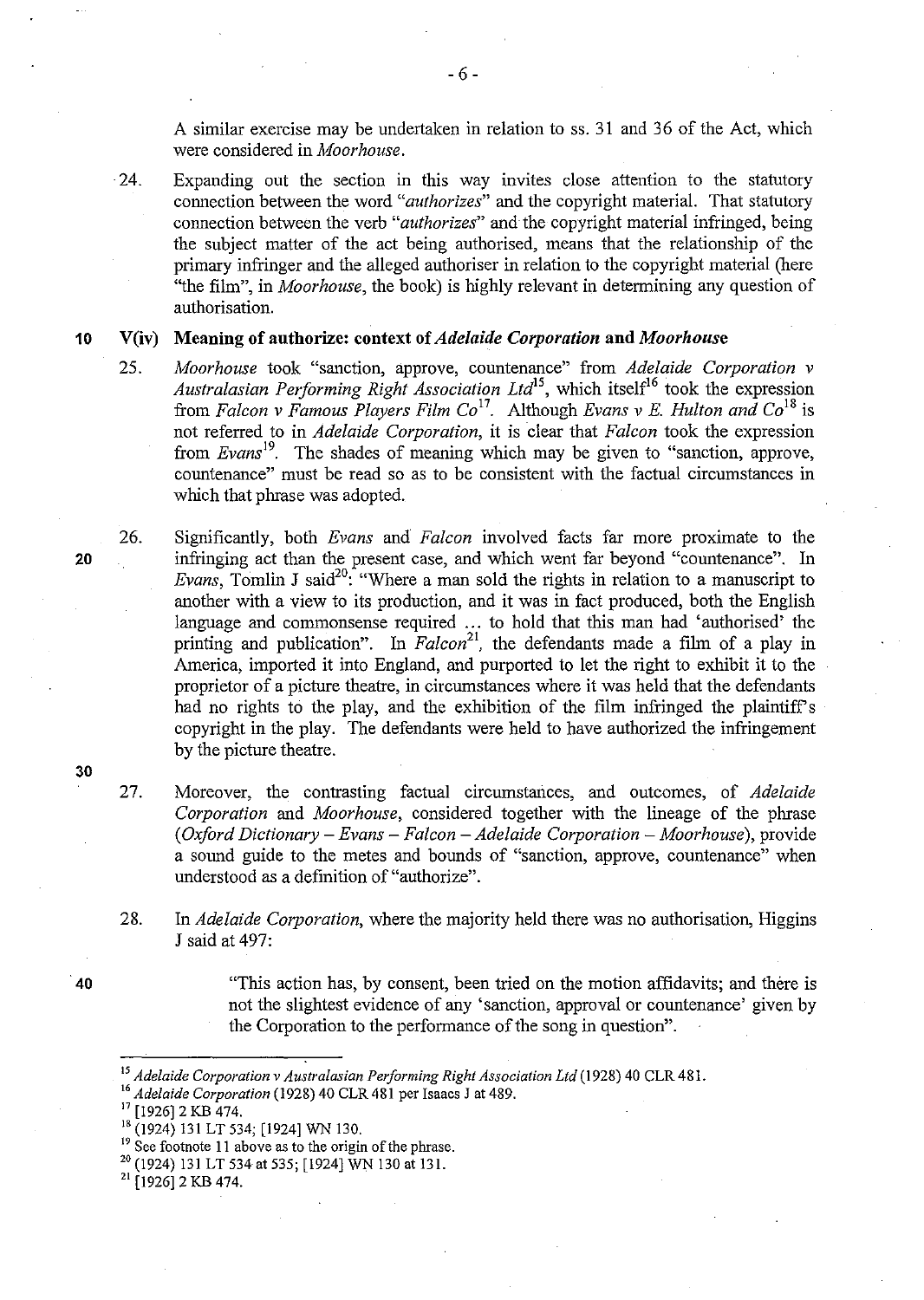- 29. In *Adelaide Corporation,* there was no legal or other relationship between the alleged authoriser and the primary infringer in relation to the copyright material. Although there was a legal relationship of lessor and lessee in relation to the hire of the premises, that relationship did not touch upon the copyright material.
- 30. Further, and importantly, the mere giving of notice of infringement in *Adelaide Corporation* was not sufficient to bring the requisite relationship into existence. That is doctrinally sound: there must be features of the relationship that involve the copyright material which can be objectively tested prior to the giving of any notice. Otherwise, a copyright owner could unilaterally bring into existence a duty to act (on pain of authorization) by the mere giving of notice to any person who could, as a matter of pure causation, prevent the infringement.
- 31. By contrast, in *Moorhouse*<sup>22</sup>, and crucially, the University was owner and supplier of the chattel embodying the copyright material (the book), as well as the means of copying (the photocopier) and the premises on which the copying was to take place. The University thus was the bailor of the copyright material and the primary infringer the bailee of the copyright material infringed, in circumstances where the primary infringer did not otherwise have any right to physical possession of the copyright material such as would enable them to make copies of it. There was thus a clear relationship (even a legal relationship) between the University and the primary infringer in relation to the copyright material infringed. The primary infringer also had a sufficient right to be in the University library to make him at least licensee of the library's facilities<sup>23</sup>, including the photocopier.

### **V(v) Application of** *Moorhouse* **prior to the introduction of s. lOl(lA)**

- 32. At **AS 34,** the appellants attempt to downplay the effect of decisions applying *Moorhouse.* However, the reported decisions in the 25 year period between 1975, when *Moorhouse* was decided, and 2000, when the *Copyright Amendment (Digital Agenda) Act* 2000 was passed<sup>24</sup>, placed importance upon the existence of some form *of relationship* between the alleged authoriser and the primary infringer *in relation to the copyright material infringed* (or the lack of any such relationship, leading to a finding of no authorisation). The relationship may have entailed some *control* over the copyright material infringed, but it at least entailed some *connection* between the alleged authorizer and the primary infringer in relation to the copyright material infringed, and a relationship which did not involve that copyright material was not sufficient. See<sup>25</sup>:
	- (a) *RCA Corporation v John Fairfax* & *Sons Ltd* [1981] 1 NSWLR 251 at 259- 260, in which Kearney J held that the defendant publisher of a newspaper article extolling the virtues of home taping from the radio had not authorized any infringements:

**20** 

**10** 

**30** 

<sup>&</sup>lt;sup>22</sup> (1975) 133 CLR 1 per Gibbs J at 13, 14 and 20; Jacobs J at 21-22.<br><sup>23</sup> (1975) 133 CLR 1 per Jacobs J at 23.2.<br><sup>24</sup> The amendments made by the *Copyright Amendment (Digital Agenda) Act* 2000 commenced into force on 4 March 2001.<br><sup>25</sup> Other cases decided in this period consistent with the above propositions include *Fasold v Roberts* (1997)

<sup>70</sup> FCR489; *Watson v De Have/land* (1994) AIPC 91-086.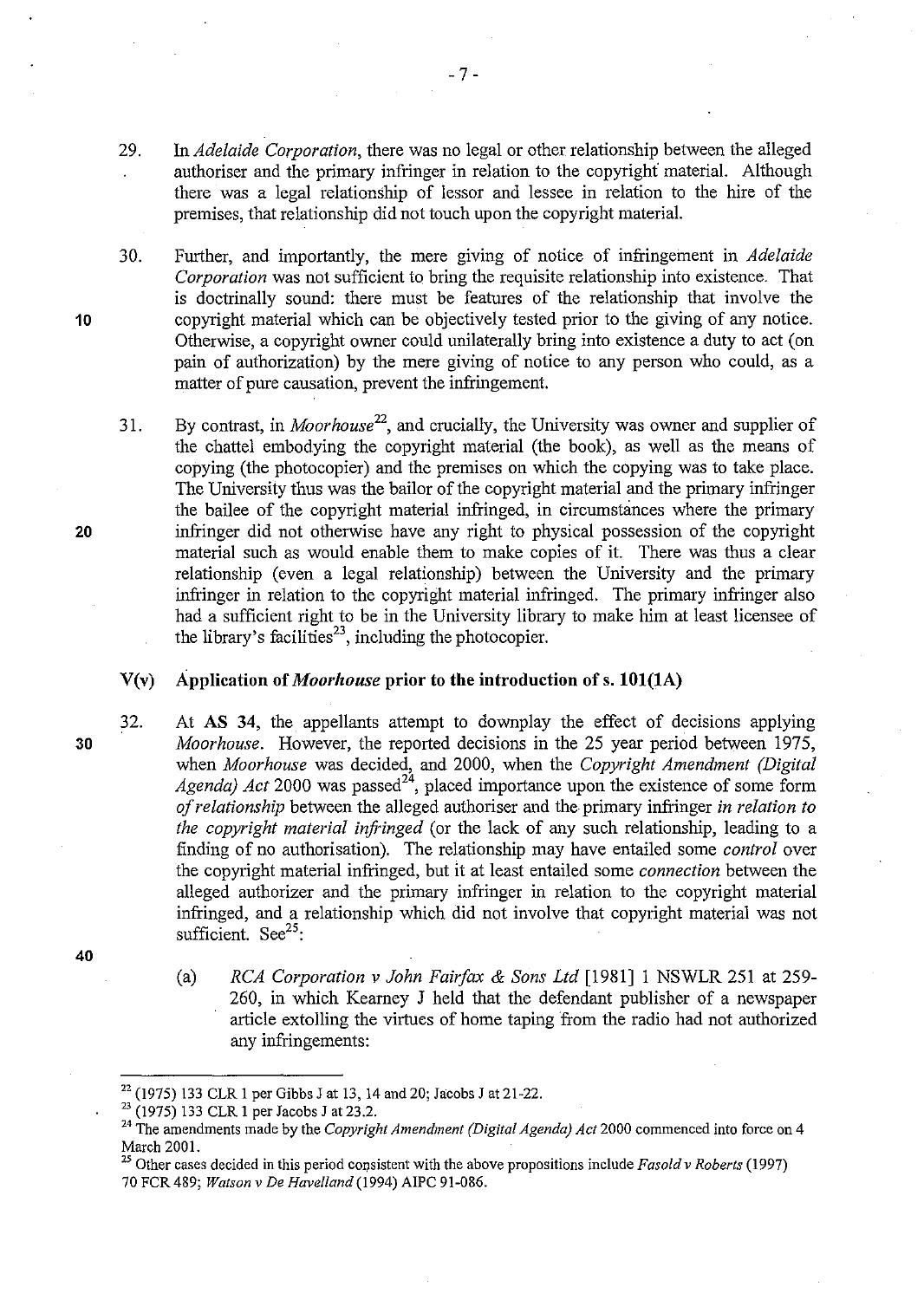"Accordingly on this aspect I would uphold the defendants' contention, there being no evidence to suggest that the defendants had any control over, *or connection with,* any person who may have committed an infringement following upon the publication of the subject article. *Nor of course, does this case involve the supply of materials to be used in the infringement."* (emphasis supplied).

(b) *Copyright Agency Ltd and others v Haines and another* [1982] 1 NSWLR  $182^{26}$  at 186-187, and 191-192, where the inclusion of the copyright works in the "departmental material" referred to in the judgment, which was prescribed for schools by the Education Department, was important to the finding of authorisation of copyright infringement by officers of the Education Department;

(c) *WEA International Inc v Hanimex Corp Ltd* (1987) 17 FCR 274 at 287, where, in finding there was no authorization, Gummow J said:

> "As I have indicated, in this case the applicants have not shown any *direct connection or control between the respondent and any unauthorised reproduction of the sound recordings* in respect of which the applicants hold the copyrights" (emphasis supplied).

- (d) *Australasian Performing Right Association Ltd v Jain* (1990) 26 FCR 53 at 61: Mr Jain was a director and chief executive of a company which had engaged bands to perform at the company's hotel. Thus, there was a relationship between Mr Jain and the copyright material  $-$  he was the controlling mind of the company which engaged bands for the express purpose of performing copyright material. Further, it was held (at 61) that *"Plainly Mr Jain had power to control what music was played at the Tavern"* (note the use of the word "what", rather than the use of the word "whether").
- (e) *Australian Tape Manufacturers Association Ltd and others v Commonwealth of Australia* (1993) 176 CLR 480 at 498, where Mason CJ, Brennan, Deane and Gaudron JJ explained *Moorhouse* by saying:

"the University had power to control what was done by way of copying and not only failed to take steps to prevent infringement *but provided potential infi·ingers with both the copyright material and the use of the University's machines by which copies of it could be made.*  Accordingly, in *Moorhouse,* authorization was made out" (emphasis supplied).

(f) *Nationwide News Pty Ltd v Copyright Agency Ltd* (1996) 65 FCR 399 at 422- 423, in which the Full Court of the Federal Court re-affirmed the importance of the fact that, in *Moorhouse,* the University supplied both the books and the photocopier, and said:

20

10

30

<sup>26</sup> The appeal from this decision, on a different point, is reported as *Haines v Copyright Agency Ltd* (1982) 42 ALR 549.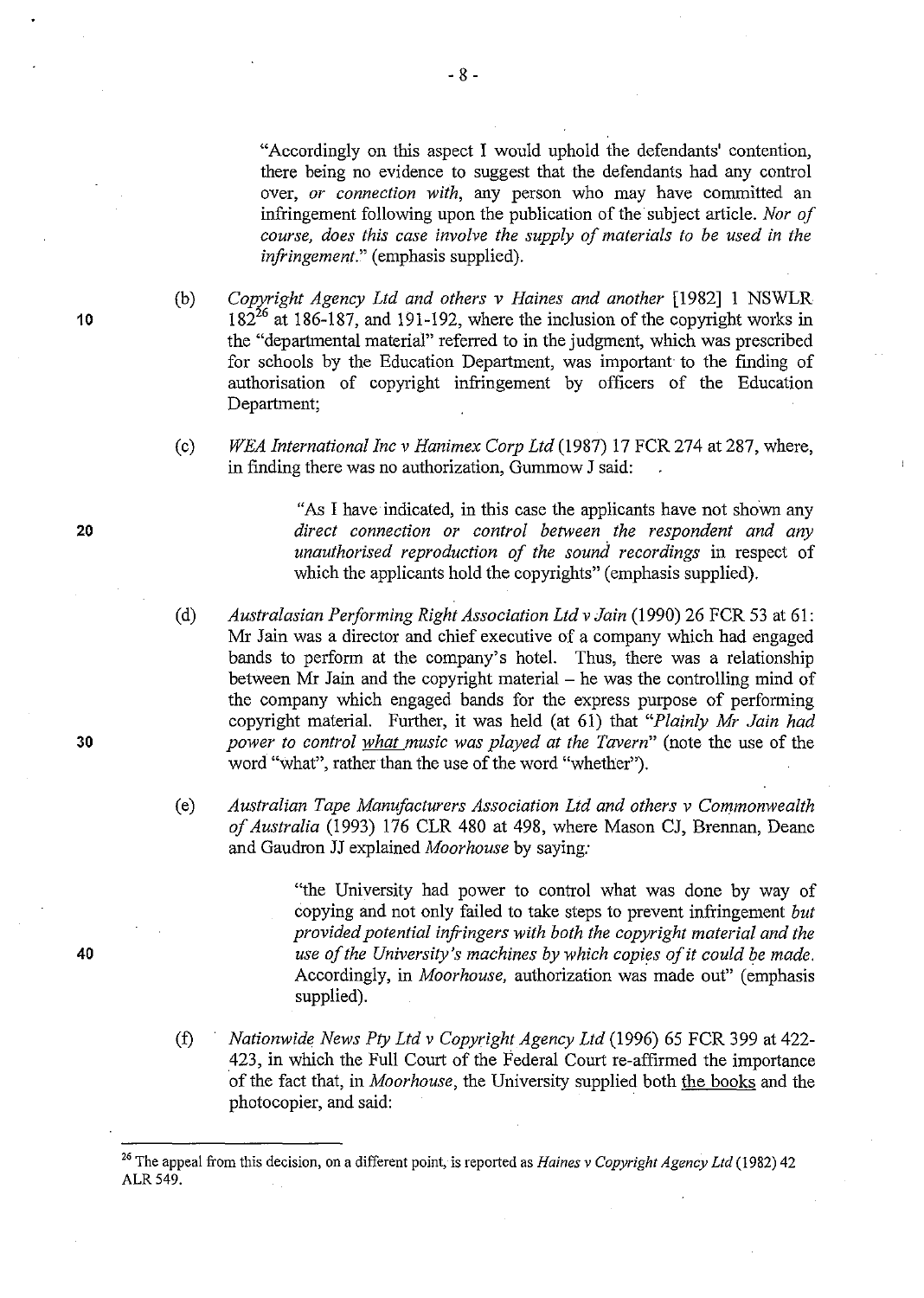"a person does not authorize an infringement merely because he or she knows that another person might infringe the copyright and takes no step to prevent the infringement".

- (g) *Henley Arch Pty Ltd v Clarendon Homes (Aust) Pty Ltd* (1998) 41 IPR 443 at  $463 - 464$ , which involved a finding of authorization against Campbell, a managing director of Clarendon who was responsible for the final approval of all new designs for homes to be designed, constructed and marketed by Clarendon, and who had seen, and was aware of, the applicant's Oakridge design which he knew was to form the basis of the respondent's Carrington design; and
- (h) *To/mark Homes Pty Limited v Paul* (1999) 46 IPR 321 at [42] to [47], which involved a finding that a homeowner had authorised the copyright infringement of Tolmark Homes' plans committed by the builder of her home, where the homeowner had rejected plans initially proposed by that builder and presented Tolmark Homes' plans as the favoured design solution, and then accepted a quote by the builder for the construction of a home based on Tolmark Homes' plans.
- 3.3. It was the above state of authorities which represented the *"currently existing common law*" as referred to in the Revised Explanatory Memorandum of the Digital Agenda Bill. There was no case prior to 2000 which even remotely approached the expansive reading which the appellants now seek to give to *Moorhouse,* and by extension s. lOl(IA).
- **V(vi) The nature of any relationship existing between the person and the person who did the act concerned: s. lOl(lA)(b)**
- 34. Three points may be made about the construction of s.  $101(1A)(b)$ .
- 35. **First,** it follows from the state of the authorities prior to the enactment of s. lOl(IA)(b) that the relevant relationship must be a relationship which in some way relates to the copyright material which has been infringed. That is, a relationship of lessee and lessor, supplier and customer, or director and company, does not tend in favour of any finding of authorisation unless that relationship also in some way features, or relates to, the copyright material infringed. That aspect of the common law as it existed in 2000 is accommodated in s.  $101(1A)(b)$  by the words "the nature of any relationship". The cases which have considered authorization since s.  $101(1A)$ commenced are, with perhaps one exception $^{27}$ , consistent with that proposition.
- 36. **Secondly,** the focus is on the bipartite relationship between the alleged authorizer and the primary infringer; not any tripartite relationship which involves the copyright owner. Any attempted insertion by the copyright owner of themselves into that

**20** 

**10** 

30

<sup>27</sup> To the extent that the single judge decision of *Australasian Performing Right Association Ltd v Metro on George Pty Ltd* (2004) 210 ALR 244; 64 IPR 57 suggests otherwise, it is respectfully submitted that the case is inconsistent with *Adelaide Corporation.* Bennett J made a finding of authorisation even though the facts of that case pointed away from the existence of any relationship in relation to the copyright material (see the findings at [13] to [15], and [68]- [73]). Note the reliance by APRA on *Metro on George* at APRAS 3 and 25.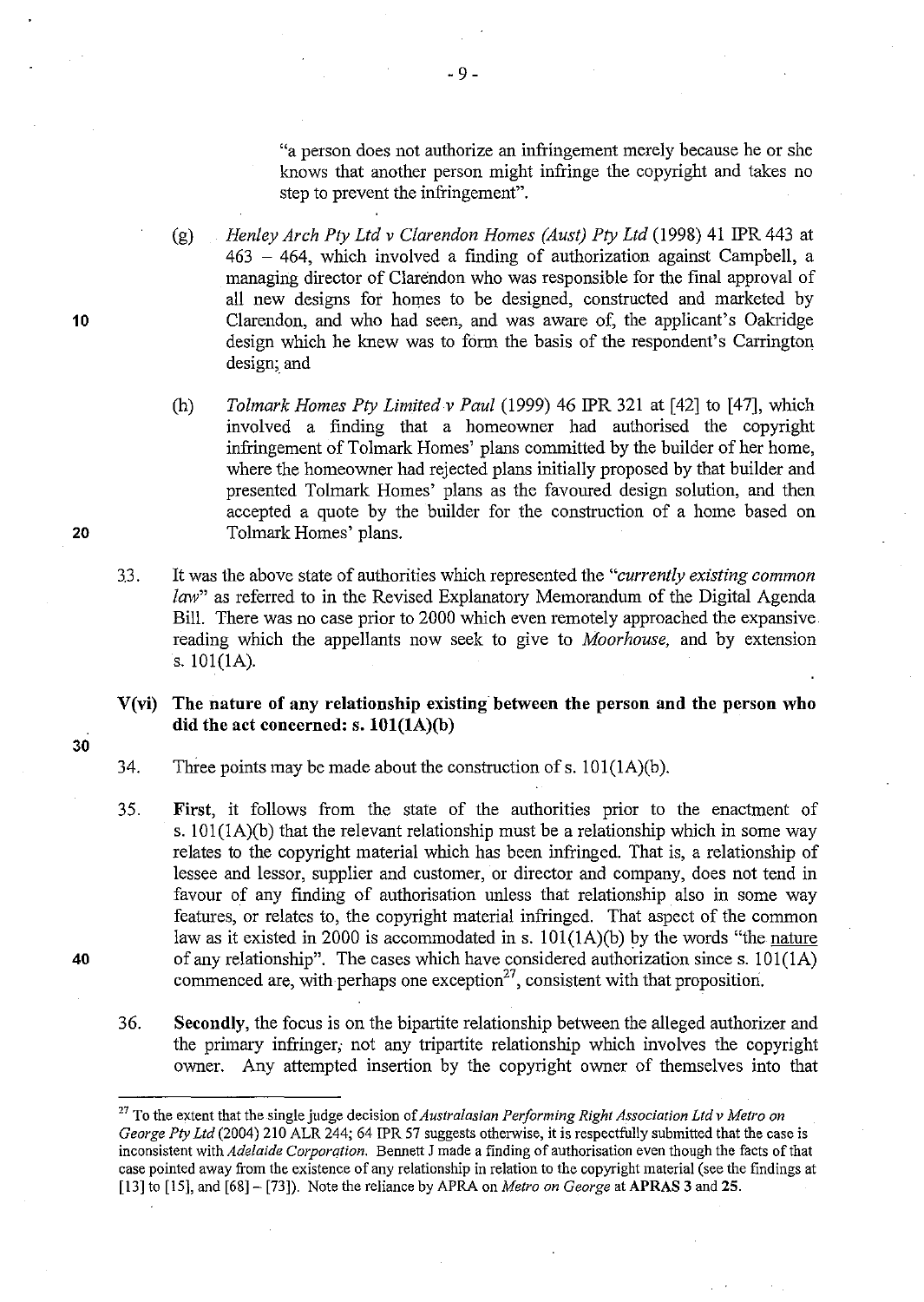relationship through the issuing of notices, or demands to take action, cannot affect the characterisation of the bipartite relationship. The "nature" of that bipartite relationship must be characterised independently of any allegations of infringement which are made by the copyright owner.

37. **Thirdly,** the temporal sense of the words *"nature of any relationship existing between the person and the person who did the act concerned'',* when considered with the words *"has authorised''* in the chapeau ofs. 101(1A), indicates that the features of any relationship must be tested at the time of the occurrence of the act allegedly authorised. The features of that relationship are not changed by events which occur subsequent to the doing of the act, for example, the service of notices of infringement. In contrast, the submissions of APRA dated 16 September 2011 **(APRAS)** at paragraphs 25 and 26, seem to envisage that the "nature" of the relationship may be constantly re-characterised, depending on the demands of the copyright owner.

38. The cases of *Sharman<sup>28</sup>*and *Cooper29,* decided since the commencement of s. 101(1A), and relied upon by ARIA<sup>30</sup> and APRA<sup>31</sup>, are consistent with the above propositions.

- **20** 39. In *Sharman,* the fmdings referred at [81 ], [84], [178] and [ 405] of that case constituted a relationship between the alleged authoriser and the primary infringers *in relation to the copyright material.* In *Sharman,* not only did the authoriser provide the technology which enabled infringement, but, crucially, took a commercial position explicitly adverse to copyright protection in the context of the use of technology designed to be used with material ordinarily the subject of copyright protection. Thus, *Sharman* is within the bounds of a proper application of the principles in *Moorhouse.*
- 40. In *Cooper,* a finding of authorisation was made against E-Talk, an ISP which **hosted**  Mr Cooper's website. Mr Cooper had posted on that website links to other websites from which infringing MP3 sound files could be downloaded. E-Talk not only hosted· Mr Cooper's website but advertised on it (at [64]), and thereby adopted or sponsored Mr Cooper's links. There was thus a relationship between E-Talk and Mr Cooper in relation to the specific copyright material which could be downloaded by following the links. Hence E-Talk was found to have authorised the making available online of the infringing copyright material.
	- 41. In contrast, the usual relationship between ISPs and their customers, and the relationship between iiNet and their customers in this case, does not relate to, and is not characterised by, the infringing copyright material. That is, the relationship between an ISP and its customer is ordinarily characterised by the supply of particular technological service involving transmission to and from the internet, rather than by any copyright material. In the same way, the relationship between a courier, or the postal service, and their customers, is characterised by the supply of the delivery service, rather than the delivery of any particular content. Australia Post would hot authorise an infringement if a postman delivering registered mail were intercepted by

31 APRAS 24

30

**40** 

<sup>&</sup>lt;sup>28</sup> Universal Music v Sharman License Holdings Ltd (2005) 220 ALR 1<br><sup>29</sup> Cooper v Universal Music Australia (2006) 156 FCR 380<br><sup>30</sup> ARIAS 2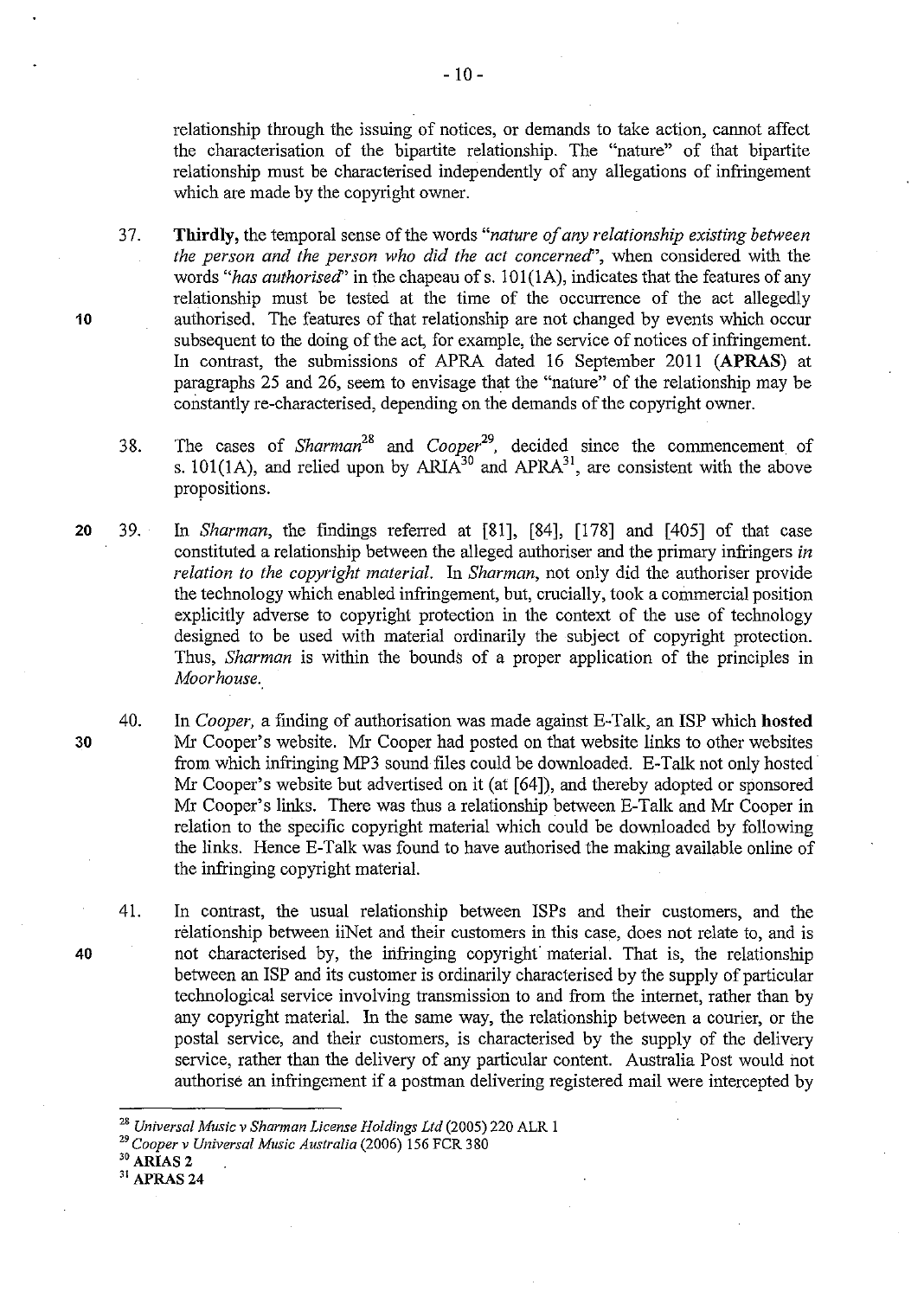AFACT and given actual notice that he was delivering a DVD duplicator and a copyright film to a person who intended to use both items for the purpose of infringing copyright, and the postman went ahead and delivered it anyway. The postman would not be analogous to the University in *Moorhouse32•* That is the position based on lack of authorisation, quite apart from any question of statutory immunity which Australia Post may have  $33$  (which, in any event, does not apply to registered mail<sup>34</sup>).

42. Accordingly, on the facts of the present case it ought to have been held that, for the 10 **purposes of s.** 101(1A)(b), there was no relevant relationship between iiNet and its customers in relation to the copyright material allegedly infringed. The undoubted contractual relationship between iiNet and its customers in relation to the provision of the internet service did not relate to that copyright material. The only relevant relationship between iiNet and its users in relation to copyright material was that in relation to licensed material (see primary judgment [184] to  $[188]^{35}$ ).

# **V(vii) Section IOl(lA)(a): extent (if any) of the person's power to prevent the doing of the act concerned**

43. The state of the common law as at 2000, indicates that, in considering s. 101(1A)(a), *the focus must be upon a power to prevent communication to the public of the*  **20** *copyright material alleged to be infringed,* rather than any power to prevent all acts of communication to the public. In this regard, it is a fallacy of construction to assume that the greater must automatically include the lesser; a power to prevent transmission by disconnection should not, for the purposes of s.  $101(1A)(a)$ , be assumed to equate to the more specific power of which the statute speaks, namely, to prevent the communication of the film to the public.

44. In *Moorhouse,* the University could have prevented the infringement by imposing restrictions on the nature and extent of books which may be photocopied. The library users had no right to possession of the books absent the University granting that **30** possession. That was a power to prevent in relation to the copyright material infringed. In contrast, in *WEA,* the blank tape manufacturer would undoubtedly have had the power to prevent any recordings being made on its blank tapes by not advertising or selling its blank tapes. But that was not a relevant power to prevent in relation to the copyright material infringed.

45. The power to prevent does not operate at a mere causation level. If a power to prevent communication of the film to the public included all powers which would prevent that act of communication on a "but for" analysis, then an electricity supplier would have a relevant power to prevent infringement by disconnecting the infringer **40** from the mains. It is not to the point to say that the electricity company could avoid a finding of authorization on the basis of a lack of knowledge<sup>36</sup> or relationship<sup>37</sup>.

<sup>32</sup> Despite the fact that s. 101 of the *Australian Postal Corporation* Act 1989 (Cth) deems any article carried by Australia Post to be the property of Australia Post while it is being carried by Australia Post

<sup>&</sup>lt;sup>33</sup> Australian Postal Corporation Act 1989 (Cth), s. 34(1).<br><sup>34</sup> Australian Postal Corporation Act 1989 (Cth), s. 34(2).

<sup>&</sup>lt;sup>35</sup> (2010) 263 ALR 215 at 255-256. <sup>36</sup> As to knowledge, on the argument of the appellants to knowledge, on the argument of the appellants, it would be within the power of the appellants to establish knowledge on the part of the electricity supplier by serving a notice identifying the physical address where the infringements were occurring.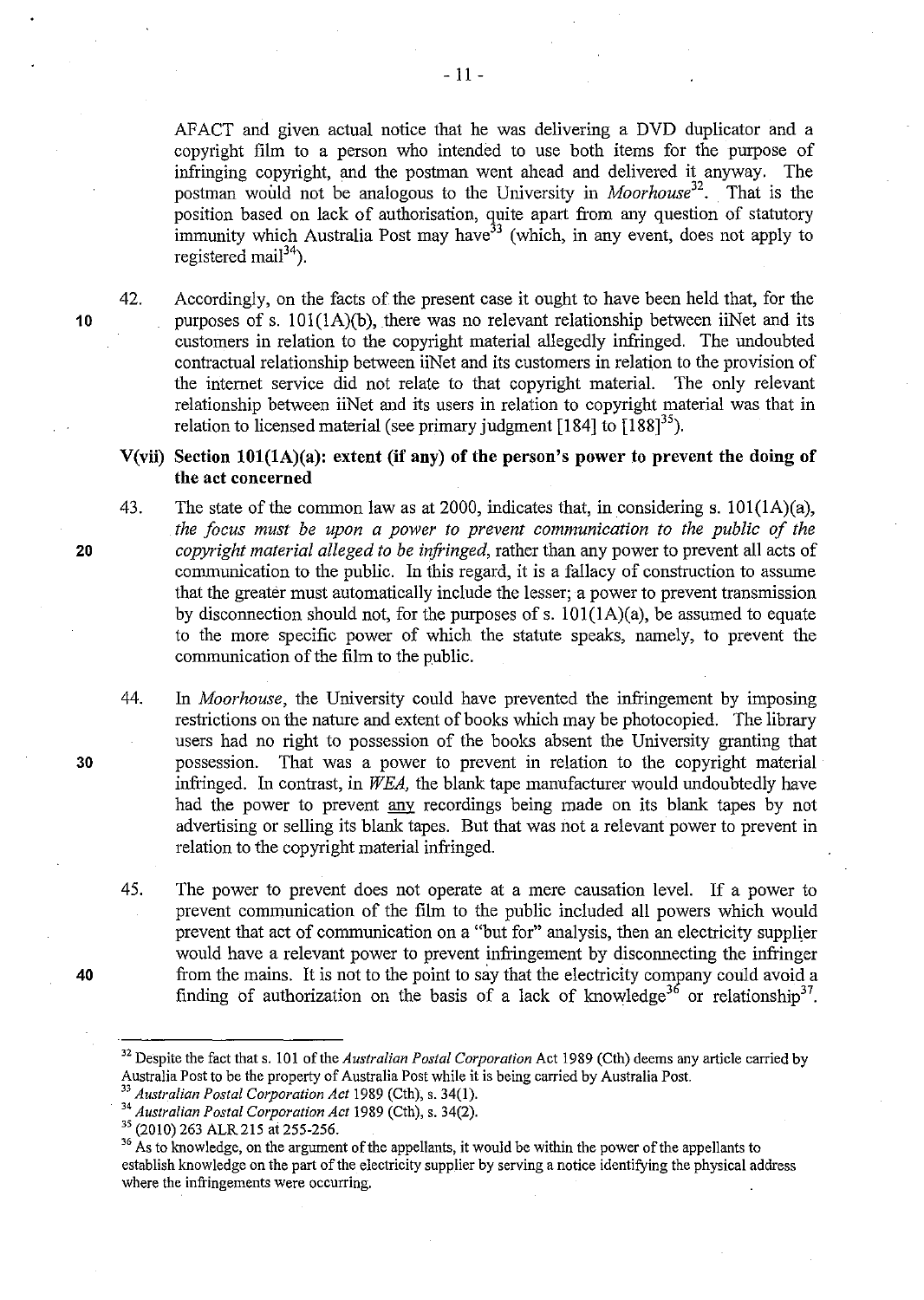Rather, as a matter of statutory construction, the proper, and additional, answer is that the electricity company's undoubted power to prevent at a causation level is not a relevant "power to prevent" within the meaning of s.  $101(1A)(a)$  because it does not relate to the copyright material infringed.

46. Whilst the outcome in *Cooper* could perhaps have been justified on its own facts, Comms Alliance respectfully supports the submissions of iiNet **(RS 70),** that, to the extent that Branson J's statement in *Cooper* at [41], second sentence, is to be taken as defining the scope of "power to prevent", it goes too far. That statement extends beyond a relevant power to prevent within the meaning of s. 101(1A)(a).

47. ISPs are unable to "take down" infringing material which they do not host (cf Nicholas J at  $[722]$  and  $[723]^{38}$ ) and cannot modify or prevent the use of BitTorrent software or other enabling software (cf primary judgment  $[407]^{39}$ ). Further, ISPs such as iiNet are unable to monitor or prevent the infringing transmissions over their network (primary judgment  $[403]^{40}$ ). Similarly, Australia Post cannot routinely monitor the content of letters and parcels delivered over its network.

48. Given that the focus ought to be on the power to prevent in relation to the copyright material, Comms Alliance submits that an ISP in the position of iiNet in the present case has no relevant power, or in the alternative, extremely limited relevant power, to prevent copyright infringements of the kind in issue in the present case. A power to suspend or disconnect the service in general is not a relevant power to prevent.

# **V(viii) Whether the person took any reasonable steps to prevent or avoid the doing of the act: s. IOI(IA)(c)**

49. The appellants have submitted that the reasonable steps available to the respondent included sending notices to infringing customers, warning of breaches of the respondent's contract with its customers, requesting that alleged infringing conduct cease, and after a graduated series of notices, suspending or terminating customers' internet services **(AS 68).** 

50. Moral rights $41$  apart (and none are asserted in this case), infringement of copyright is a statutory tort which may cause economic loss to the copyright owner. In considering "reasonable steps", there is an analogy between the considerations at play in the present case and those more routinely considered in negligence cases. In *Madbury Triangle Shopping Centre v Anzil* (2000) 205 CLR 254, Gleeson CJ (at 264) quoted with approval Dixon J's statement in *Smith v Leurs<sup>42</sup> :* 

> "It is, however, exceptional to find in the law a duty to control another's actions to prevent harm to strangers. The general rule is that one man is

**20** 

**10** 

**30** 

 $37$  As to relationship, it would not be a relevant relationship for the reasons discussed in section V(vi) of these submissions.<br><sup>38</sup> (2011) 275 ALR 1 at 162.

<sup>&</sup>lt;sup>39</sup> (2010) 263 ALR 215 at 302.<br>
<sup>40</sup> (2010) 263 ALR 215 at 301.<br>
<sup>41</sup> Part IX of the Act.<br>
<sup>42</sup> (1945) 70 CLR 256 at 264, quoted by Gleeson CJ in *Modbury* at [20]; see also *Modbury* per Callinan J at [ 140].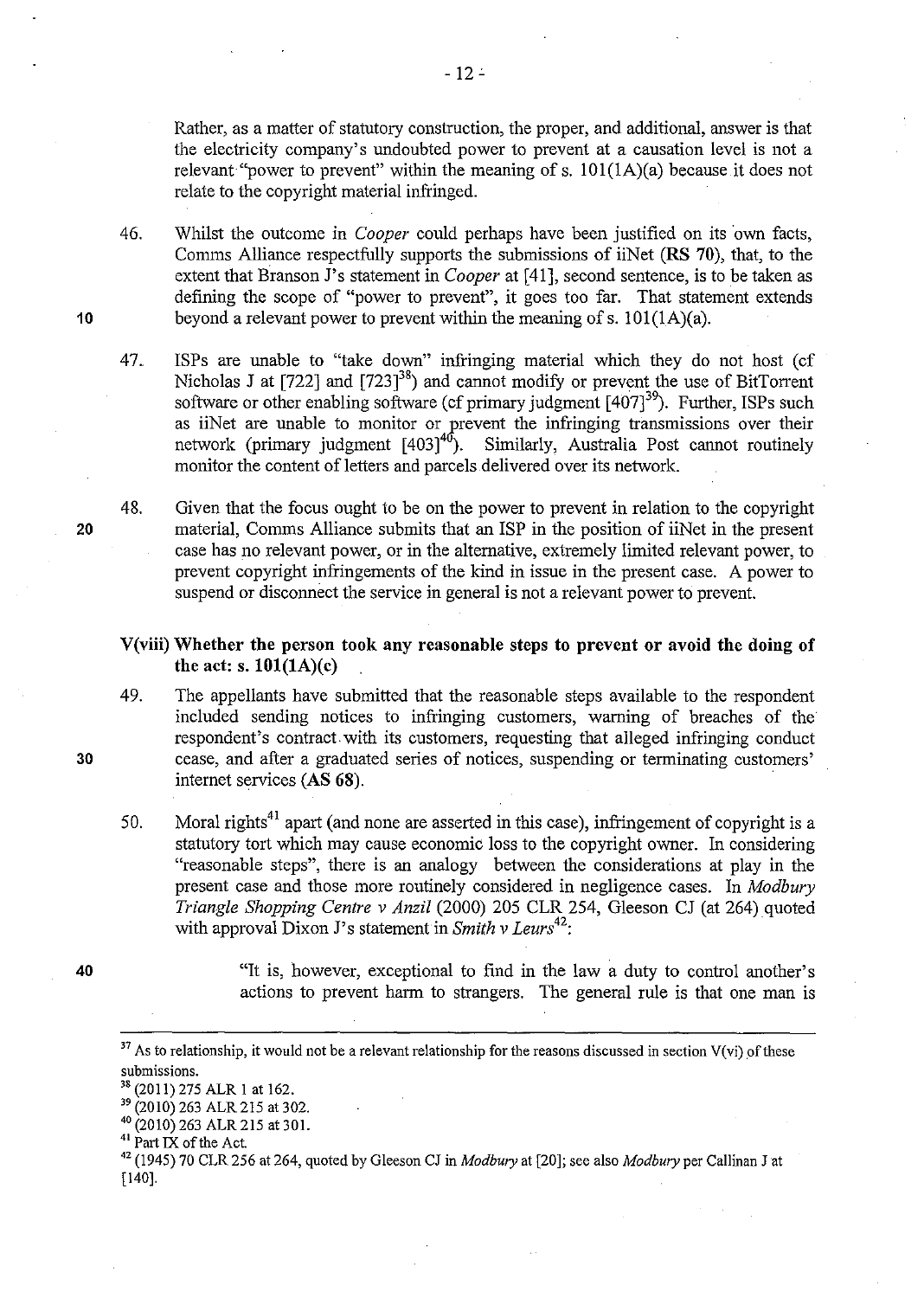under no duty of controlling another man to prevent his doing damage to a third".

51. Both *Madbury Triangle* and *Smith v Leurs* were cases of physical injury. It is even more exceptional to find in the law a positive duty to .act at one's own expense, to prevent a third party causing pure economic loss to a stranger. As McHugh J said in  $Perre$  v Apand<sup>43</sup>:

> "As long as a person is legitimately protecting or pursuing his or her social or business interests, the common law will not require that person to be concerned with the effect of his or her conduct on the economic interests of other persons".

52. Those considerations, which were implicitly recognised by the primary judge (at  $[504]$ <sup>44</sup>), and reflect basal principles of the common law, ought to inform the Court's construction of what are "reasonable steps" for the purposes of s.  $101(1A)(c)$ . As O'Connor J said in *The Commonwealth and the Postmaster-General v The Progress Advertising and Press Agency Co Proprietary Limitecf'5 :* 

> "as every citizen is at liberty prima facie to carry on his business in his own way within the law, it will not be held that the legislature has intended to impair that liberty unless it has expressed that intention by plain words or by necessary implication from the words it has used".

- 53. An obligation to take the steps proposed by the appellants would impose a substantial and costly burden on ISPs, solely for the purpose of protecting the appellants from harm caused by the unlawful acts of third parties. In the present case, the primary judge found (at [435]<sup>46</sup>) that even if feasible, such a scheme would likely lead to significant expense being incurred by iiNet. That finding could be generalised to all ISPs. The series of steps and actions an ISP would have to take to set up a notice and disconnection scheme<sup>47</sup> would at least include: adjudicating on allegations of infringement, passing on notices, keeping records, implementing technical disconnections, and dealing with complaints both from alleged infringers and rights holders as to the action taken or not taken by the ISP. Having regard to the 5,000 IP addresses per week of which iiNet was notified (Emmett J  $[207]^{48}$ ), it may be inferred that any such scheme would require ISPs in the position of iiNet to employ additional staff to deal with complaints and seek to build a computer system to automate the notification process.
- 40 54. It is respectfully submitted that Emmett J's findings at  $[208] [211]^{49}$ , and Nicholas J's findings at  $[781]$  -  $[783]^{50}$ , reflect a sound understanding of the commercial context in which reasonableness is to be tested. In pursuing their own legitimate

- <sup>47</sup> The New Zealand and UK legislation, discussed below, provides a good illustration of the level of complexity of any workable scheme.
- 48 (2011) 275 ALR 1 at 47.
- $^{49}$  (2011) 275 ALR 1 at 47-48.<br><sup>50</sup> (2011) 275 ALR 1 at 173.
- 

10

30

<sup>&</sup>lt;sup>43</sup> (1999) 198 CLR 180 at [114] - [117], esp. at [115]. <sup>44</sup> (2010) 263 ALR 215 at 325.

 $45$  (1910) 10 CLR 457 at 464.

<sup>46 (2010) 263</sup> ALR 215 at 309.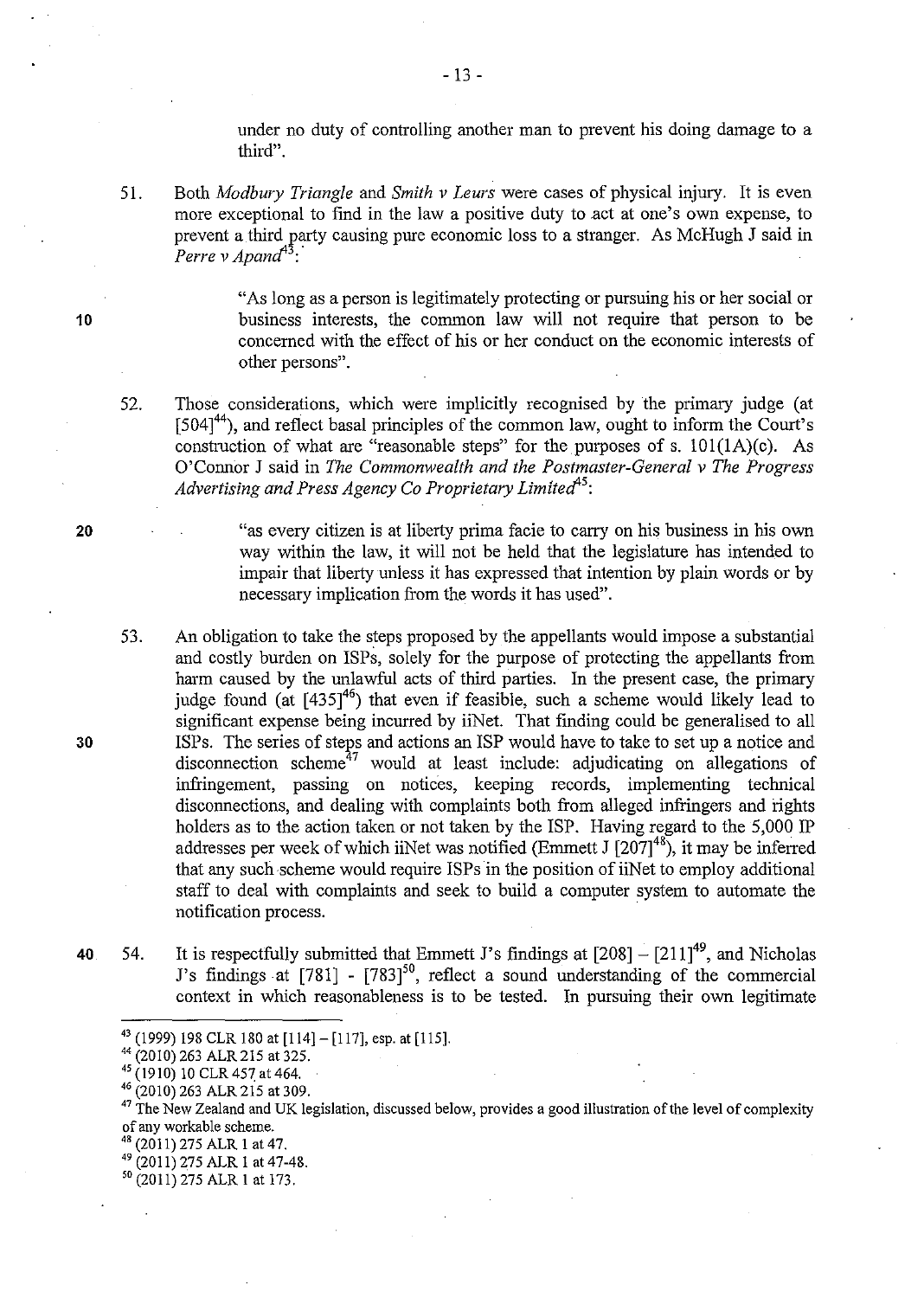business interests, ISPs ought to be entitled to take the view that they do not wish to incur the legal risk and expense associated with sitting in judgment on uncertain allegations of infringement of copyright. To suggest that if an ISP talces that position, that is only consistent with the ISP authorizing infringement of copyright, is to view the world only through the spectacles of the appellants and their supporting interveners, all of whom are copyright owners.

55. If any such obligations were to be imposed on ISPs, a range of decisions will need to be made, including, but certainly not limited to: (i) the nature of evidence of infringement to be provided; (ii) the number of warning notices to be given; (iii) the means by which customers are tracked, and the interaction with privacy laws; (iv) whether the severity of infringements are to be take into account; (v) the means by which ISPs handle enquiries by customers in response to notices; (vi) the ultimate sanctions (such as suspension or disconnection) to be imposed; (vii) whether there should be exceptions to the sanctions for particular classes of customers (such as those requiring internet services for business purposes, or on the basis of personal need in the case of persons with disabilities or illness); (viii) how the potential liability of internet service providers in the event of improper disconnection may be excluded or limited (by way of an indemnity, for example); (ix) how the above considerations apply in situation where a single user may be the subject of various allegations from each of a variety of rights holders (for example, is the number of warning notices given to a particular user before disconnection cumulative across all rights holders or does the count start again for each different rights holder?); (x) how an ISP deals with the fact that it is only feasible to have one system, but different rights holders may have different demands (for example, one rights holder may require a more aggressive disconnection process than another rights holder, one rights holder may require more frequent communications than another rights holder).

56. In contrast to that complexity, it is submitted that on the facts of *Moorhouse,* a proper warning notice posted on the photocopier to the effect that "machines were not to be used in a manner that would constitute an infringement of copyright"<sup>51</sup>, would have been sufficient to avoid a finding of authorisation, notwithstanding that the University itself provided the copyright material (which an ISP, of course, does not). In *CCH Canadian*<sup>52</sup>, it was relevant to the finding of no authorization that the Law Society had placed a notice in the following form near the photocopiers (at [39]):

> "The copyright law of Canada governs the making of photocopies or other reproductions of copyright material. Certain copying may be an infringement of the copyright law. This library is not responsible for infringing copies made by the users of these machines".

57. The legislature in New Zealand and the United Kingdom has recently considered the complex issues that arise in relation to the steps proposed by the appellants. In April 2011, the New Zealand Parliament passed the *Copyright (Infringing File Sharing) Amendment Act* 2011. The *Copyright (Infringing File Sharing) Regulations* 2011 made pursuant to that Act set out the minimum requirements for notices provided by

10

20

30

<sup>51 (1975) 133</sup> CLR 1 per Gibbs J at 17. Jacobs J at 23 said that "the particular form of notice on the machines is a negative factor in that it did not in any relevant way limit the invitation which was implicitly extended to make use of the machines for photocopying as. the user thought fit". 52 *CCH Canadian Ltd v Law Society of Upper Canada* [2004]1 SCR 339 at [38].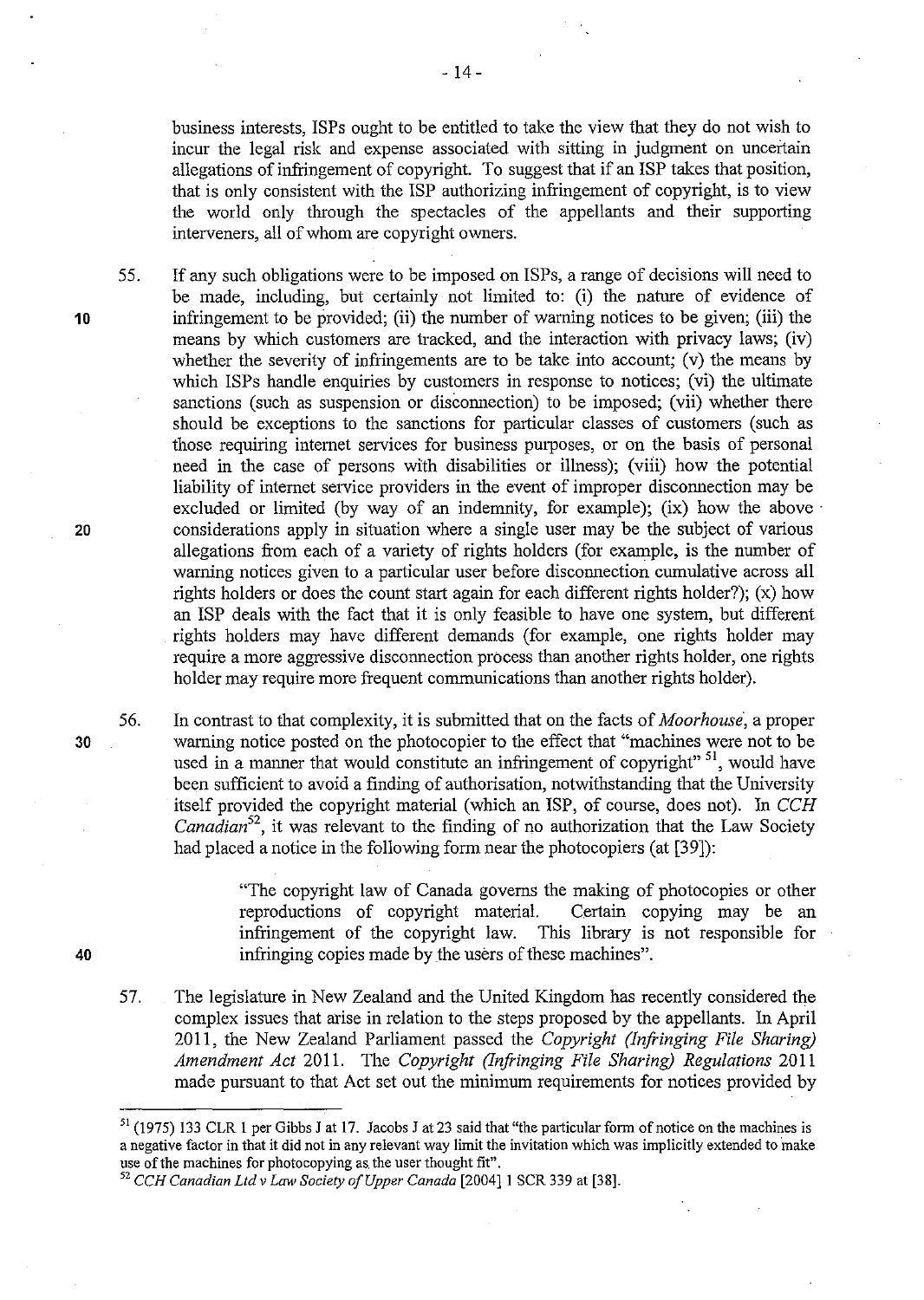- 15-

rights owners to  $ISPs^{53}$ , ISPs to account holders<sup>54</sup>, and any challenge to an infringement notice by an account holder<sup>55</sup>. The Regulations also provide that the maximum fee that an ISP may charge a rights owner for performing the functions required of it under the Act is \$NZ25 per IP address in a rights owners notice sent to the ISP<sup>56</sup>. Given that the total number of notices of infringement sent to iiNet involved over 5,000 IP addresses per week (Emmett J [207]<sup>57</sup>), rights holders would have been liable, on the New Zealand approach, to pay  $NZ75,000$  per week to iiNet in respect of those notices. In the present case, no payment was offered or tendered along with the appellants' notices of infringement.

10

58. In the United Kingdom, ss. 3-16 of the *Digital Economy Act* 2010<sup>58</sup> amends the *Communications Act* 2003 to set up a scheme aimed at the reduction of online infringement of copyright<sup>59</sup>. The obligations require ISPs to: (a) notify their subscribers if the IP addresses associated with them are reported by copyright owners as being used to infringe copyright; (b) keep track of the number of reports about each subscriber; and (c) on request by a copyright owner, compile on an anonymous basis a list of those subscribers who are reported on by the copyright owner above a threshold set in a code of practice (the Initial Obligations Code). After obtaining a court order to obtain personal details, copyright owners will be able to take action against those included in the list. To safeguard the interests of subscribers, s. 13 of the *Digital Economy Act* introduces an amendment requiring extra-judicial appeal processes to be set up as part of the underpinning codes of practice.

59. Significantly, s. 15 of the *Digital Economy Act* introduces an amendment empowering the Secretary of State by statutory instrument to make an Order addressing the question of costs-sharing or costs allocation incurred in complying with the initial obligations or any technical obligation. As at April2011, such a statutory instrument, the *Copyright (Initial Obligations) .(Sharing of Costs) Order* 2011, had been laid before the UK Parliament<sup>60</sup>.

60. Comrns Alliance submits that the factors outlined above can only lead to the conclusion that the implementation of a notice and disconnection scheme by the respondent go beyond "reasonable steps" for the purposes of section  $101(1A)(c)$ . As the New Zealand and UK legislation demonstrates, a notice and disconnection scheme is a complex balance of the competing interests of users, ISPs and copyright owners, and it is unreasonable that the sole burden of any such scheme should lie upon ISPs.

*<sup>59</sup>*A goad description of the scheme is given in *R (on the application of British Telecommunications pic* & *another) v Secretary of State for Business, Innovation and Skills* [2011]3 CMLR 5; [2011] EWHC 1021 (Admin) at [10]- [51], which was an application for judicial review of the provisions of the *Digital Economy*  Act20ll.

<sup>60</sup>*R (on the application of British Telecommunications pic* & *another) v Secretary of State for Business, Innovation and Skills* [2011] 3 CMLR 5; [2011] EWHC 1021 (Admin) at [31] and [36].

20

 $\frac{53}{54}$  Regulation 4<br> $\frac{54}{54}$  Regulation 5

<sup>&</sup>lt;sup>55</sup> Regulation 6<br><sup>56</sup> Regulation 7

 $57 (2011) 275$  ALR 1 at 47.

<sup>&</sup>lt;sup>58</sup> This Act has been passed and commenced but its significant provisions do not yet operate due to the fact that OF COM has not yet made an Initial Obligations Code pursuant to s. 124D of the *Communications Act* (as inserted by s. 6 of the *Digital Economy Act).*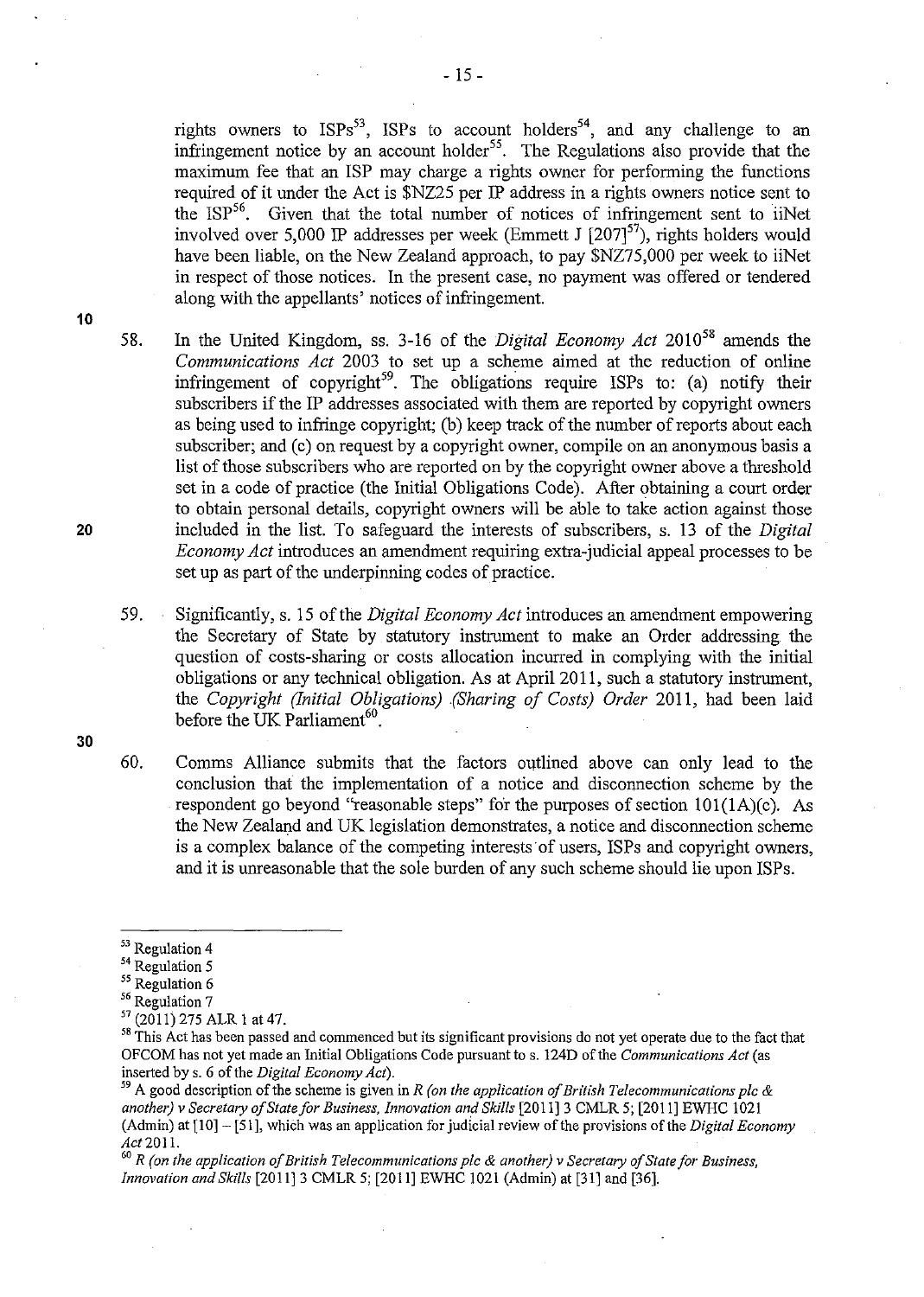- 61. Comms Alliance further submits that disconnection (either suspension or termination of internet services) is not a proportionate action that the respondent may take to prevent alleged infringing conduct and therefore is not a "reasonable step". Disconnection would prevent persons from, in many cases, using telephony services (including 000 calls) and seriously limit their ability to conduct normal commercial and social activities; the internet has a central role in almost all aspects of modern life, many of which have little or nothing to do with copyright works: for example, e-mail, online banking and retailing (see primary judgment  $[410]$  to  $[411]^{61}$ ). Disconnection would also adversely affect non-infringing users of the same internet service (for example, in families, share households, libraries, universities and other community facilities). Comms Alliance supports the submissions of the Australian Digital Alliance generally, and particularly in relation to the position of universities.
- 62. Moreover, such action will not necessarily achieve the aim it is designed to achieve. A determined infringer can easily sign up to another ISP after being disconnected from one ISP, and then when disconnected from the second ISP, sign up to a third, all the while infringing the same copyright film. In such an example, disconnection has not prevented further infringements, but has merely moved them to another ISP. The only course which would prevent further infringements across all ISPs' is for the copyright owner to sue the primary infringer directly and obtain an injunction, which is, of course, binding upon the primary infringer regardless of which ISP is used. The effectiveness of the action to achieve its intended aim may be taken into account in evaluating its reasonableness.
- 63. In the present case, the express contractual prohibition on iiNet's customers using its services to infringe copyright, together with the publication of that prohibition on its website (see **RS 22),** was sufficiently analogous to an appropriate warning on the photocopier which seemed to be contemplated in *Moorhouse,* so as to avoid a finding of authorization. That is so even if, contrary to section  $V(v_i)$  above, there were found to be a relevant relationship between iiNet and its customers which related to the copyright material infringed.

#### **V(ix) The relationship between reasonable steps and knowledge**

64. Comms Alliance respectfully agrees with, and adopts, the submissions of iiNet at **RS 29.** The level of knowledge that an ISP has of infringements will necessarily have a direct impact upon what steps are reasonable to take in response to allegations of infringement. Emmett and Nicholas JJ did not inappropriately apply the requirement of knowledge within the context of reasonable steps in section 101(1A)(c). An analogy with *Briginshaw v Briginshaw<sup>62</sup>* may not be exact in the present non-curial context, but nevertheless the existence of that principle supports the proposition that in assessing whether steps with potentially serious consequences, such as disconnection, are "reasonable" to take in response to an allegation, the clarity and cogency of the allegation is a relevant factor.

**20** 

**10** 

**30** 

 $<sup>61</sup>$  (2010) 263 ALR 215 at 302.<br><sup>62</sup> (1938) 60 CLR 336 at 361-362 per Dixon J: "the seriousness of an allegation made, the inherent unlikelihood</sup> of an occurrence of a given description, *or the gravity of the consequences flowing from a particular finding* are considerations which must affect the answer to the question whether the issue has been proved to the *reasonable satisfaction* of the tribunal".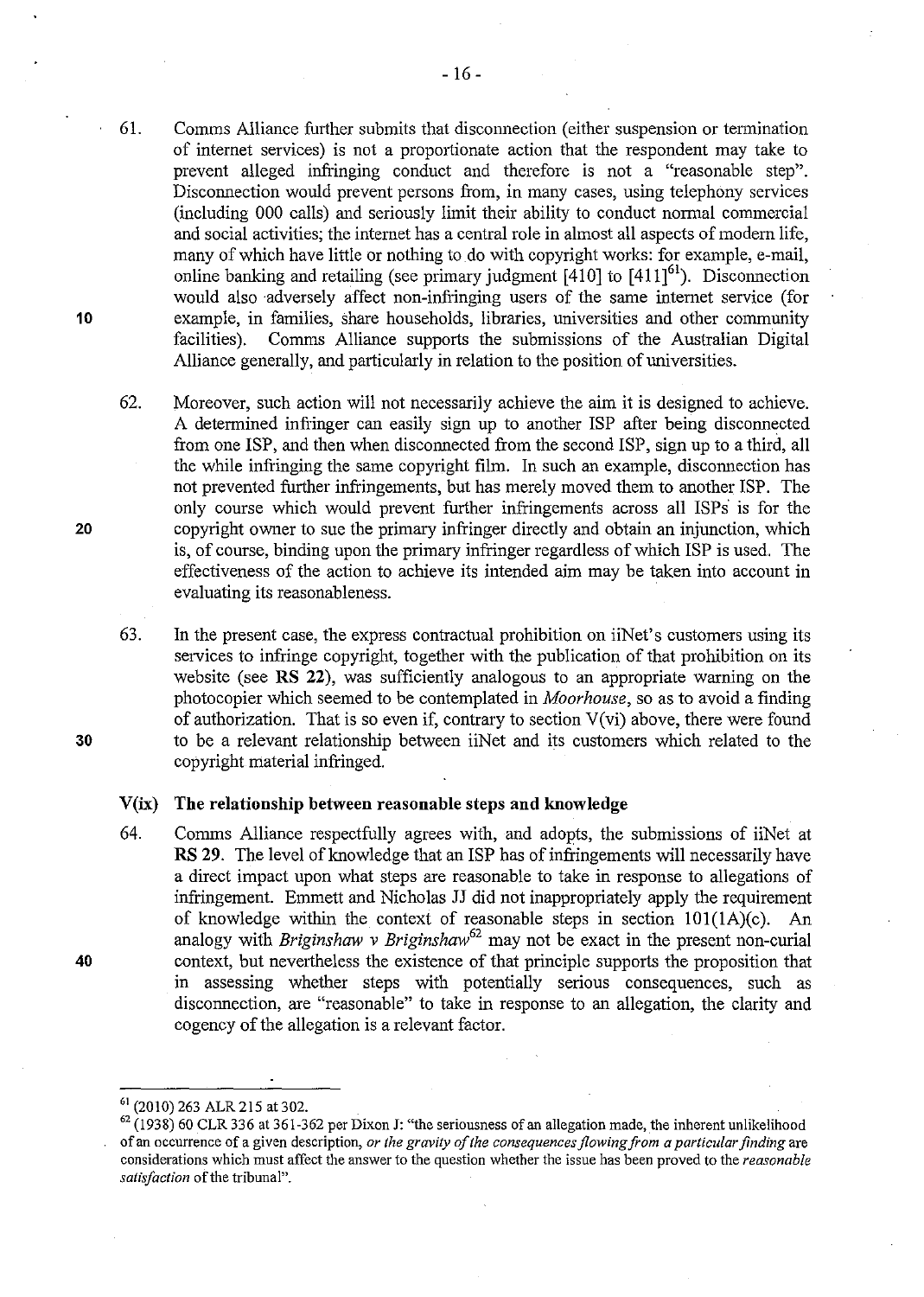- V(x) **Section 112E**
- 65. Comms Alliance respectfully adopts the submissions made by the respondents at RS **104 to 110,** and wishes to add the following in relation to the interaction between section 101(1A) and section 112E.

66. Both section 112E and subsection (lA) of s. 101 were introduced into the Act by the *Copyright Amendment (Digital Agenda) Act* 2000. One of the objects of the *Digital Agenda Act was to create "certainty for information technology industries that are investing in and providing online access to copyright material"<sup>6</sup>*• .

67. The Exposure Draft of the Digital Agenda Bill stated that  $64$ :

"The draft Bill implements a two pronged approach to providing certainty and limiting the authorisation liability of carriers and ISPs. The first element is codification of authorisation principles which currently exist at common law. The second element is to expressly limit the liability of ISPs and carriers for authorisation of copyright infringement on their networks in certain circumstances".

- 68. The "two pronged approach" was s.  $101(1A)$  and s. 112E. The introduction of the express factors in s.  $101(1A)(a)$  - (c) evidently caused some concern that copyright owners would argue (as the present appellants now do) that the existence of one or more of those factors was established by the ordinary operations of an ISP which provided an internet service to a copyright infringer. On the appellants' view, for example, the "power to prevent" in s.  $101(1A)(a)$  includes the power to disconnect, and the "relationship" in s.  $101(1A)(b)$  includes a mere contractual relationship to provide a carriage service. For the reasons discussed above, that construction of s. 101(1A) is incorrect. However, s. 112E was introduced so as to forestall any such argument, provide "certainty" to carriers and ISPs, and limit their liability.
- 69. On that view, s. 112E was introduced partly as a counterbalance to s. lOl(lA), to ensure that the explicit listing of factors in  $s$ . 101(1A) did not have the unintended consequence of making it ambiguous as to whether the factors in s.  $101(1A)(a) - (c)$ were enlivened in favour of a finding of authorisation by the mere provision of a carriage service which was used for infringement.
- 70. Following the introduction of the Digital Agenda Bill into Parliament on 2 September 1999, a further consultation and review process was conducted by the House of Representatives Standing Committee on Legal and Constitutional Affairs, the results of which were published on 6 December 1999 along with a number of recommendations in respect of further amendments. Many of these recommendations were incorporated as further amendments to the Digital Agenda Bill. One of the recommendations made by the Committee was as follows:

20

30

**40** 

<sup>&</sup>lt;sup>63</sup> Copyright Amendment (Digital Agenda) Act 2000, s. 3(b).<br><sup>64</sup> Exposure Draft and Commentary – *Copyright Amendment (Digital Agenda) Bill* 1999, p. 31.